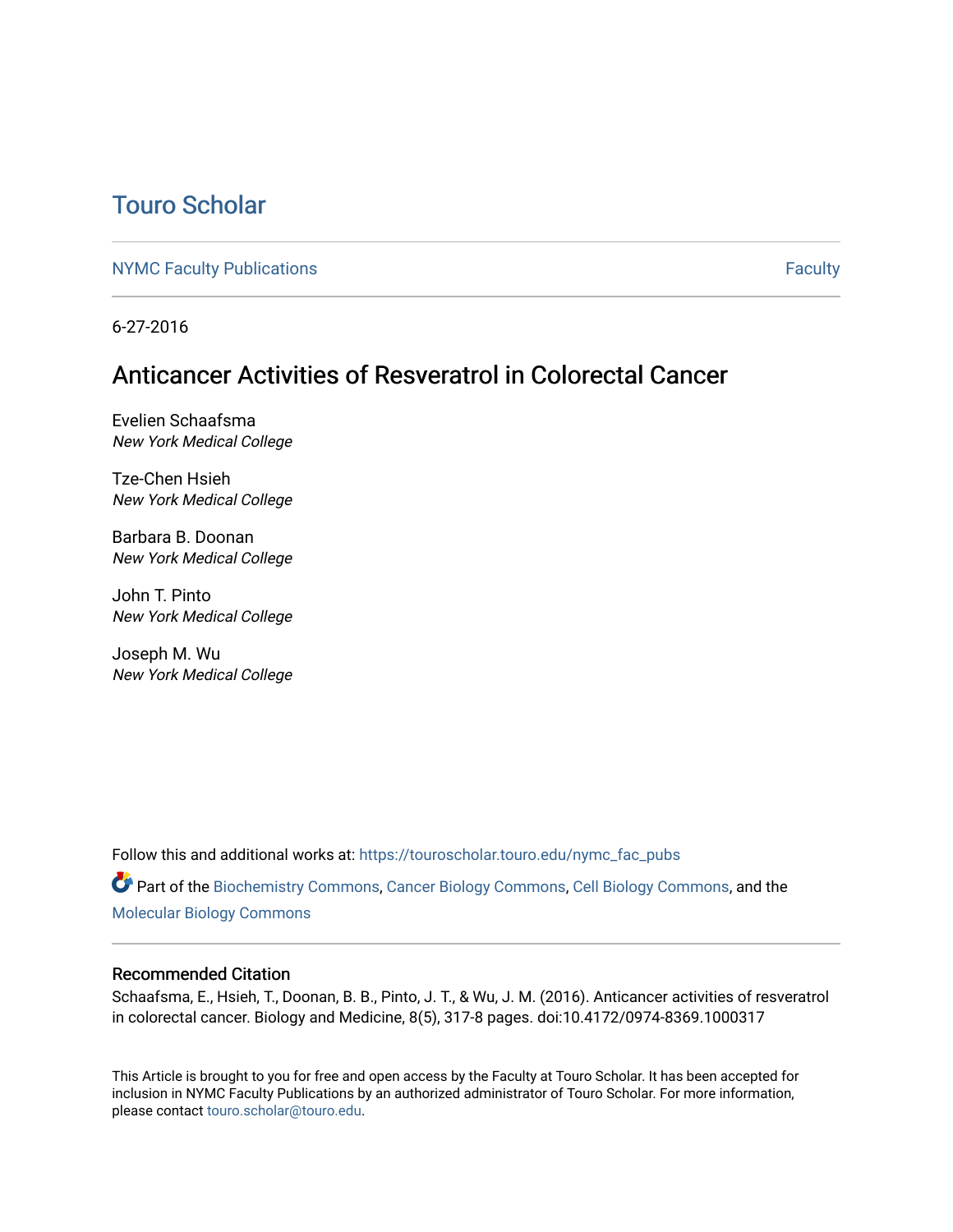

# Anticancer Activities of Resveratrol in Colorectal Cancer

**Evelien Schaafsma**1,2**, Tze-chen Hsieh**<sup>1</sup> **, Barbara B Doonan**<sup>1</sup> **, John T Pinto**<sup>1</sup>  **and Joseph M Wu**1\*

*Departments of Biochemistry and Molecular Biology, New York Medical College, Valhalla, NY 10595, USA*

*Department of Cell Biology and Anatomy, New York Medical College, Valhalla, NY 10595, USA*

\***Corresponding author:** Joseph M Wu, Department of Biochemistry and Molecular Biology, Basic Sciences Building, New York Medical College, 15 Dana Road, Valhalla, NY 10595, USA, Tel: (914)-594-4891; Fax: (914)-594-4058; E-mail: [Joseph\\_Wu@nymc.edu](mailto:Joseph_Wu@nymc.edu)

**Received date:** July 01, 2016; **Accepted date:** July 22, 2016; **Published date:** July 27, 2016

**Copyright:** © 2016 Schaafsma E, et al. This is an open-access article distributed under the terms of the Creative Commons Attribution License, which permits unrestricted use, distribution and reproduction in any medium, provided the original author and source are credited.

## **Abstract**

Resveratrol (3,5,4′-trihydroxy-trans-stilbene) is a dietary polyphenolic phytochemical that has demonstrated health benefits such as cardioprotection, the prevention of neurodegeneration and chemoprevention. Resveratrol has shown great potential in the prevention and treatment of carcinomas and clinical trials support resveratrol as anticancer compound in colorectal carcinoma. Colorectal cancer remains a major cause of cancer-related deaths for both men and women in industrialized countries. Because of this widespread prevalence, identifying major risk factors and initiating colorectal screening procedures provide the distinct advantage for recognizing early disease and addressing treatable forms of CRC. Epidemiological studies of fruit and vegetable consumption in relationship to developing CRC have led to the notion that safe and inexpensive chemopreventive agents might be a valuable tool in diminishing the morbidity and mortality of CRC. While clinical trials and *in vivo* data show positive effects of resveratrol in CRC, the mechanism of action is relatively unclear. In this review, we will evaluate the current literature on the actions of resveratrol in CRC and provide a more mechanistic view of resveratrol in relationship with CRC.

#### **List of Abbreviations:**

CRC: Colorectal Carcinoma; CIN: Chromosome Instability; MSI: Microsatellite Instability; CIMP: CpG Island Methylator Phenotype; FAP: Familial Adenomatous Polyposis, HNPCC: Hereditary Nonpolyposis Colorectal Cancer; APC: Adenomatous Polyposis Coli; MMR: Mismatch Repair; ACF: Aberrant Crypt Foci

**Keywords:** Resveratrol; CRC; Colorectal cancer

## **Introduction**

Resveratrol (3,5,4′-trihydroxy-trans-stilbene) is a natural polyphenol that can be found in several nutritional sources, including grape skin, peanuts and berries. Resveratrol was first identified by Michio Takaoka in 1940 in Veratrum grandiflorum O. Loes [1] and was hypothesized in 1992 to be responsible for the cardioprotective effects of red wine [2]. However, resveratrol became of major interest to the scientific community after a study of Pezzuto et al., who showed that resveratrol interfered with the initiation of 7,12 dimethylbenzanthracene (DMBA)-induced skin cancer and progression of breast cancer in mice [3]. Many publications have since followed and provide evidence that resveratrol exhibits various beneficial health effects, such as cardiovascular protection [4] and chemoprevention [5]. Нe use of resveratrol for the treatment of CRC seems to be of most current interest; two completed clinical studies have shown direct positive changes in colorectal tissues after oral resveratrol intake [6,7].

Colorectal cancer (CRC) is a major cause of cancer-related deaths for both men and women living in industrialized countries. Because of this widespread prevalence, identifying major risk factors and initiating colorectal screening procedures provide the distinct advantage for recognizing early disease and addressing treatable forms of CRC. While CRC screening procedures have the highest impact for cancer prevention, safe and inexpensive chemopreventive agents are being developed that exhibit great value in diminishing the morbidity and mortality of CRC. Enthusiasm for this approach is based on epidemiological studies of fruit and vegetable consumption, and reduction in risk for CRC [8,9], combined with animal investigations that examined dietary phytochemicals in CRC prevention.

Resveratrol has been characterized as a pleiotropic agent that exhibits multiple targets in cancer cells with marginal effects on nonmitotic cells [10-12]. Included among the responsive cellular processes are cell cycle checkpoints, apoptotic and angiogenic pathways, host immune responses, and genomic instability. Since resveratrol may have multiple actions in diseased tissue [13,14], it is important to evaluate the effectiveness of resveratrol in CRC. In this review we summarize the recent literature to assess the mechanisms of actions of resveratrol in CRC.

## **Resveratrol**

The role of nutrition in cancer prevention is well supported by animal studies and clinical trials as well as epidemiological findings. Chemoprevention is based on the general concept that naturallyoccurring plant or animal substances and even synthetically produced derivatives can prevent, suppress, or reverse carcinogenic progression to metastatic disease. The importance of the effect of diet on cancer prevention and control is evidenced by the fact that approximately 274 clinical trials in the USA have recently been completed or are currently ongoing (clinicaltrials.gov: accessed on May 5th, 2016).

Resveratrol (3,5,4′-trihydroxy-trans-stilbene) is a polyphenolic phyloalexin present in over 70 plant species and found in particular within the skin or peel of grapes, peanuts and berries [15,16]. Its pleiotropic properties have been observed in a wide variety of cancers including breast, prostate, lung, skin, and colon and of the nine clinical chemoprevention trials; six involve resveratrol and GI cancers. Нe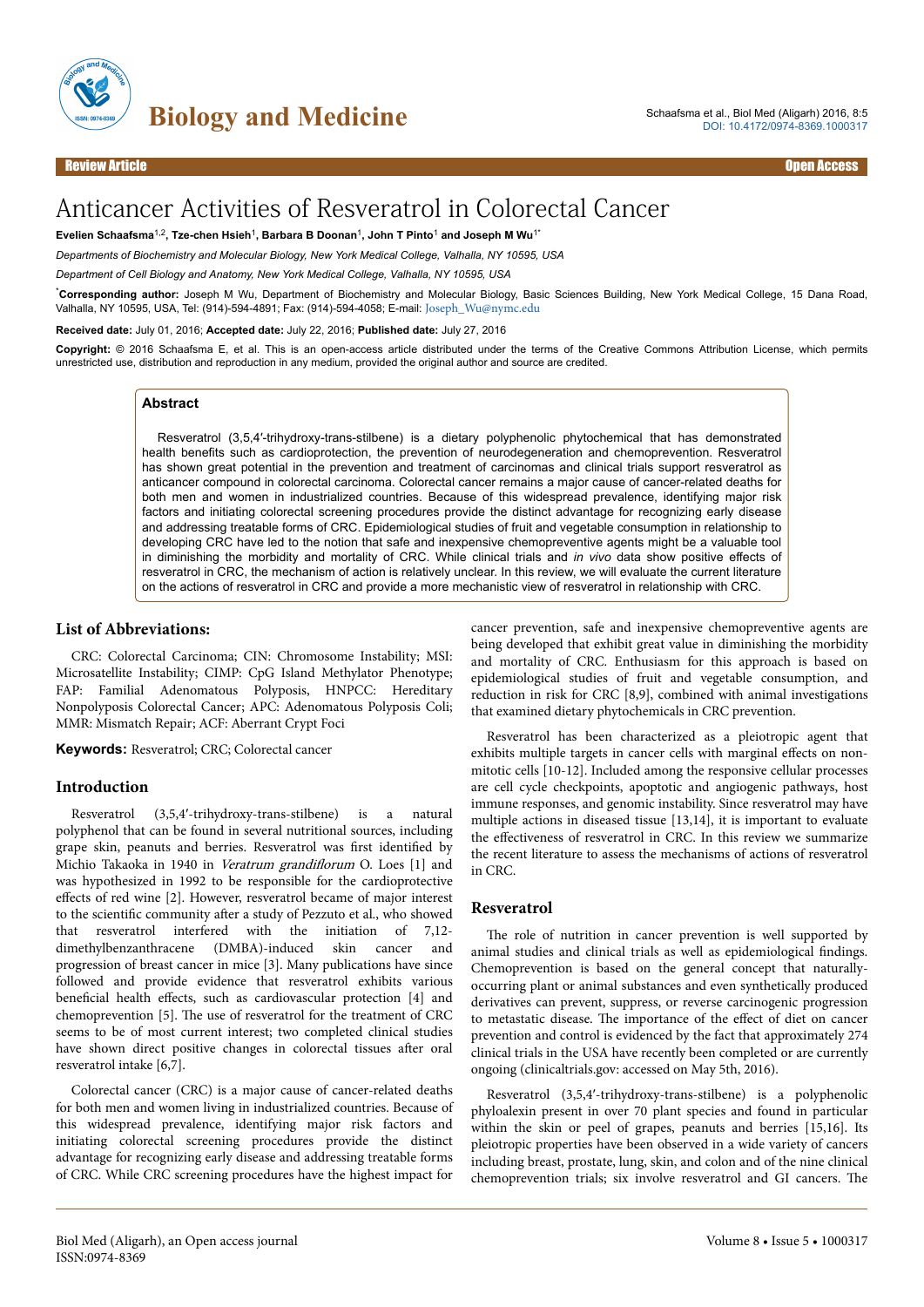#### flurry of recent research activities on resveratrol largely stems from the seminal report by Pezzuto et al. in 1997, showing its anticancer properties [3].

The anti-tumorigenic activity of resveratrol is supported by in vitro studies [17,18], animal experiments [10,19], and clinical trials [20-23]. Patients diagnosed with CRC and fed resveratrol show statistically significant reductions in tumor proliferation  $[6,7]$ . This effect correlates with HPLC/UV/Mass Spectrometry-validated increases in resveratrol and its metabolites in resected colorectal tissues and suggests that, unlike cells located within internal organs, resveratrol metabolites can reach sufficiently high, anti-carcinogenic levels in responsive target cells within the gastrointestinal tract [6,24].

## **Bioavailability of resveratrol**

One of the major limitations encountered in studies on resveratrol is its availability in humans. Нis is related to high resveratrol excretion rates in intestinal cells and the various resveratrol modifications that occur after resveratrol uptake into intestinal cells.

Resveratrol uptake and transport: Mechanisms of resveratrol uptake following oral ingestion have not been completely elucidated. Several in vitro, ex vivo and in vivo studies have suggested that a passive uptake and an active extrusion process are responsible for resveratrol uptake and excretion in the intestine. Cell culture studies using Caco-2 cells show that trans-resveratrol diffuses into enterocytes and that trans-resveratrol is actively transported by the sodium-glucose linked transporter (SGLT1) [25]. Subsequent studies show that transresveratrol can also be transported via clathrin-independent endocytosis [26].

Ex vivo studies, that use organ perfusion techniques, and in vivo studies using rats have shown that resveratrol can be passively absorbed and conjugated with glucuronic acid or sulfate to form resveratrol glucuronide or resveratrol sulfate [27,28]. Нese conjugates are formed by UDP-glucuronosyltransferases (UGT) and sulfotransferases (SULT), respectively [29], which convert resveratrol to hydrophilic derivatives, and facilitate renal and biliary secretion. In rats, a large fraction of these metabolites undergo enterohepatic circulation which can reintroduce as much as 50% of the initial amount of resveratrol absorbed [29]. Extrusion of resveratrol glucuronide and, to a lesser extent, resveratrol sulfate into the intestinal lumen is mediated by three ABC-transporters: P-glycoprotein (P-gp/ ABCB1), multidrug resistance-associated protein 2 (MRP2/ABCC) and the breast cancer resistance protein (BCRP/ABCG2) [29,30]. Residual intracellular resveratrol glucuronide is released through the serosa into the bloodstream by another multidrug resistanceassociated protein 3 (MRP3). MRP3 is an ABC-transporter that transports resveratrol and other polyphenolic compounds as well riboflavin and biotin into the bloodstream [31]. Once in the blood, resveratrol can be transported as the glucuronide bound to albumin [26,32].

Notably, these transporters and modifying enzymes are differently distributed along the intestinal tract, but expression is also slightly dependent on the individual. Data, mostly obtained by studies in rat intestine, suggest that MRP2 and ABCG2 transporters are mainly expressed in the duodenum and jejunum, and gradually decrease further down the intestinal tract [33,34]. By contrast, ABCB1 expression is low in the initial parts of the intestine, but higher in the ileum and colon. Нe expression of MRP3 is high in duodenum and colon, and lower in all other parts of the intestine [35]. UGT proteins

are abundantly expressed throughout the entire intestine, but are most prominent in the duodenum and jejunum, after which they gradually decrease in abundance towards the rectum. Нe expression of UGT is both constitutive and inducible, where the level of induction is highly variable in different parts of the intestine, but also in different individuals [36]. SULT have several isoforms of which the distribution is not as clearly identified as the transporters and enzymes described above. Several SULT isoforms are expressed in the human intestine. SULT1B1 seems to be the most abundantly expressed isoform in the small intestine, followed by SULT1A3 and SULT1A1 [37]. Aside from the many isoforms that exist, quantification of SULT activity is complicated by the existence of several SULT polymorphisms. Polymorphisms in e.g. SULTA1 have been shown to exhibit different enzyme kinetics towards resveratrol metabolites [38].

These studies imply that resveratrol uptake and metabolism in the intestine is regionally- and individually-specific. Нe relatively high concentration of UGT, MRP2 and ABCG2 in the initial parts of the intestine, (duodenum and jejunum) might form a first line of defense against ingested xenobiotic compounds, while the presence of MRP3 in later portions of the intestine (ileum and colon) may ensure the absorption of specific nutrients and beneficial compounds. Нis hypothesis is important in determining the efficacy of resveratrol in ameliorating intestinal carcinomas. When considering dietary intake, the duodenum and jejunum probably receive the highest concentration of unmodified resveratrol, but modify and excrete resveratrol soon after it enters the cell, due to the high activity of UGT, MRP2 and ABCG2, aka BCRP. By contrast, regions in the ileum and colon may be subject to less unmodified metabolites, but also contain less metabolizing enzymes, which could make these regions more responsive to resveratrol supplementation. Other factors that influence the availability of resveratrol may involve the distribution, titer, and types of microbial flora along the GI tract.

Bioactivity of resveratrol: Different studies in healthy volunteers have examined the bioavailability of resveratrol after oral and intravenous administration. Generally, peak levels of resveratrol are observed after 0.5 to 1.5 hours following ingestion. Due to use of different resveratrol doses, peak plasma levels of resveratrol have been reported to vary from 3.89 μg/L to 750 μg/L [39-43]. Two studies reported similar peak serum concentration around 470-490 μg/L after 25 mg/70 kg intake resveratrol [41,42]. Нe major metabolites observed were conjugated forms of resveratrol. While some studies reported small amounts of unmodified resveratrol [39,42], others found no traces of unmodified resveratrol in the plasma [41]. Halflives of resveratrol per se were found to be short. Resveratrol is excreted within 12-24 hours post oral administration. One study reported that the amount of resveratrol found in urine after 12h of ingestion was as high as 85% of the ingested dose [41].

Interestingly, two studies reported that intakes of higher doses of resveratrol lead to smaller fractions of excreted resveratrol compared to low-dose administration. Meng et al. [43] found that ingestion of 0.03 and 1 mg/kg body weight resveratrol in two subjects resulted in recovery of 52% and 26% of the administered dose in urine after 24 hours, respectively. Similarly, Boocock et al. [39] reported that while approximately 20% resveratrol was excreted at a dose of 0.5 gram, less than 10% was excreted at a dose of 5 gram resveratrol. Additionally, even though the half-life of total resveratrol varied greatly among individuals, the half-life of intravenously administered resveratrol was approximately an hour longer than orally administered resveratrol [41].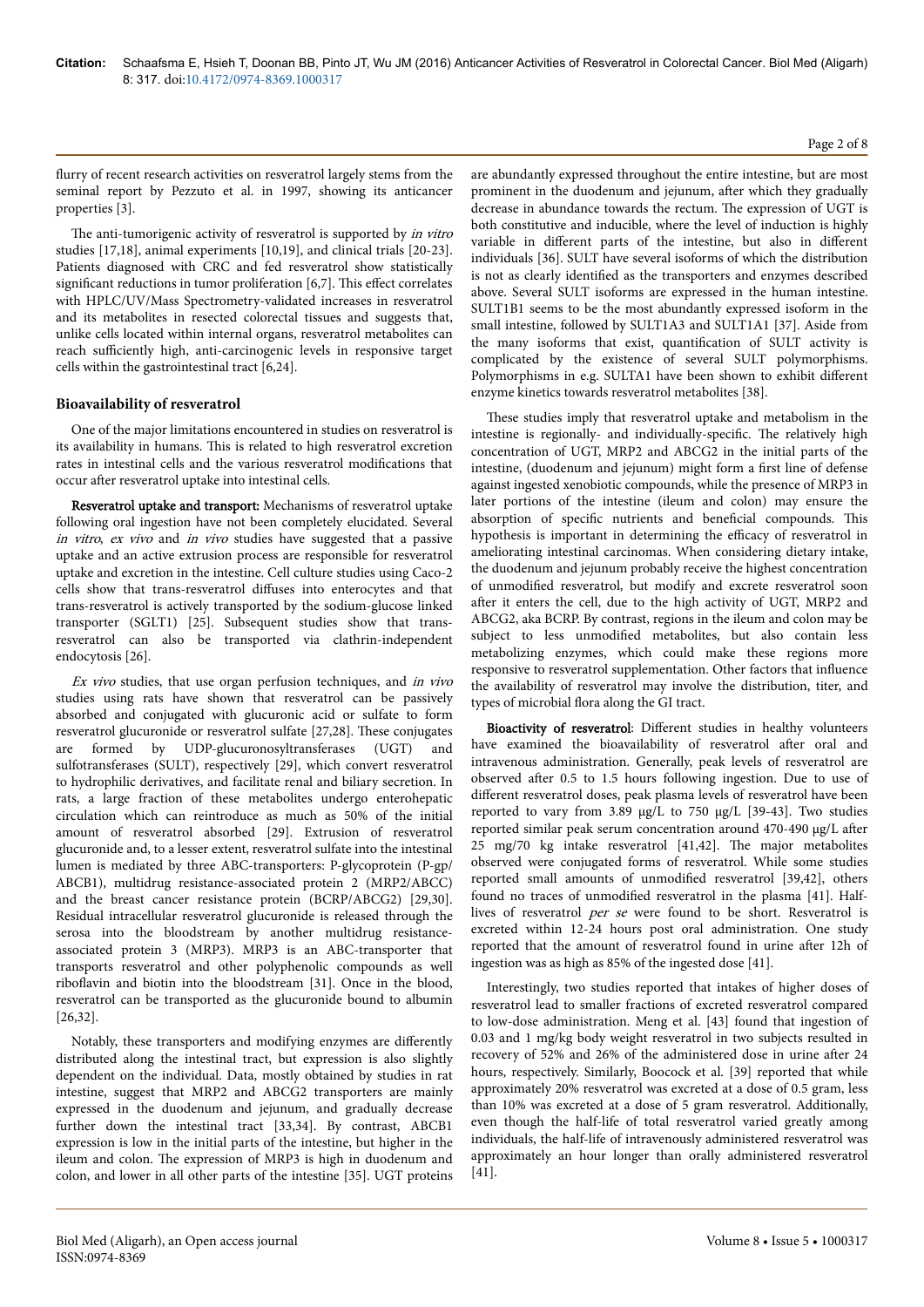Although differences were small, absorption of resveratrol was greater when given in grape juice, compared to white wine or vegetable juice [42]. It has been hypothesized that resveratrol uptake may depend on the presence of other dietary factors. For example, the bioavailability of resveratrol is increased by combining its intake with piperine, a compound abundant in black pepper, which inhibits several ABC transporters, including resveratrol-excreting ABCB1, MRP2 and ABCG2 [44-46]. Нis hypothesis was further supported by the observation that resveratrol pharmacokinetics show a circadian rhythm, where resveratrol bioavailability was highest in the morning [40]. Presumably, the digestion or presence of other foods could interfere with the bioavailability of resveratrol, which is prevalent during the day, but of less importance after a night of fasting.

Bioactivity of resveratrol conjugates: Since the availability of unmodified resveratrol is low in humans, it has been hypothesized that resveratrol conjugates could have biological functions similar to those of the parent compound. Нere are some indications in the literature which support this hypothesis. In an *in vitro* experiment, using fibroblasts from patients with an inborn enzyme deficiency of mitochondrial fatty acid beta-oxidation, it has been shown that cisresveratrol, trans-picied and dihydroresveratrol improved fatty acid oxidation [47], potentially through stimulating mitochondrial biogenesis or via competition for cellular extrusion of riboflavin, which is the precursor for mitochondrial FAD, the coenzyme of acyl-CoA dehydrogenases critical for fatty acid β-oxidation [48]. However, the effects of major resveratrol metabolites - resveratrol-3-O-glucuronide, resveratrol-4-O-glucuronide and resveratrol-3-O-sulfate – on fatty acid oxidation was modest to non-existent [47]. Another study evaluated the biological activities of five resveratrol sulfate metabolites in several in vitro assay systems. Even though two of these metabolites showed induction of NADPH:quinone oxidoreductase 1 (NQO1), inhibition of COX-1 and COX-2, and decrease in NO production in a cell-free system, cellular uptake of these resveratrol metabolites was insignificant in vitro [49]. A large study, also using various in vitro assays, tested 92 resveratrol derivatives and reported that several metabolites had activities that were even more potent than the parent compound in specific assays. However, it should be noted that resveratrol-glucuronide was not included and that only one resveratrol sulfate metabolite was tested [50].

It has also been proposed that sulfated metabolites of resveratrol provide an intra-cellular pool of resveratrol that can be accessed by desulfation. Additionally, although resveratrol-glucuronide does not seem to exhibit effects on CRC cell proliferation, resveratrol-sulfate is able to inhibit CRC cell proliferation by 20% in vitro, while having no effect on normal epithelium-derived colorectal cells. The desulfation of resveratrol was confirmed in mice: hydrolysis of the sulfate group yielded free resveratrol which accounted for 2% of the total resveratrol content in the plasma. Нe concentration of resveratrol-sulfate on the serosal side of the human intestine can reach approximately 640 μM, which is much higher than the concentration used in the *in vitro* experiments that showed a reduction in proliferation of 20% [24]. Through these findings, one may hypothesize that the observed beneficial effects of resveratrol in reducing CRC proliferation is mediated partially through resveratrol sulfate and partially through desulfation events, which yield the parent compound.

All in all, it seems that concentrations of unmodified resveratrol available following oral ingestion are much less than those used in experimental studies. However, since the intestinal tract is directly exposed to resveratrol from the diet, gastrointestinal cells may be

exposed to concentrations much higher than observed plasma levels, as found by Patel et al. Additionally, one of the major resveratrol derivatives, resveratrol sulfate, seems to exert activities in colorectal tissue. Нese findings support the use of resveratrol in the treatment of intestinal diseases and may contribute to the observed amelioration of CRC after resveratrol supplementation [6,7]. Resected colorectal tissue indeed contains traces of resveratrol and its metabolites, suggesting that, unlike cells located within internal organs, resveratrol metabolites can reach sufficiently high, anti-carcinogenic levels in responsive target cells within the gastrointestinal tract [6,24].

## **Colorectal carcinoma (CRC)**

CRC is the third and second most common cancer in males and females worldwide, respectively. Over the past few decades, a decline in mortality (2.5%) and incidence rate (4.3% among adults 50 years of age or older) has been observed in CRC; nevertheless, this disease remains a major contributor to cancer cases and was the second leading cause of cancer-related deaths in 2015 (8.4%) for both men and women, after lung carcinoma.

The GI tract is highly predisposed to developing cancerous lesions, partly because of rapid epithelial cell turnover and exposure to dietary toxins. Not surprisingly, adenoma formation is not uncommon in individuals younger than 50 years of age. Colorectal screening reveals that 12% of women and 24% of men develop adenomas. In women and men 80 years and older, formation rates of adenomas increase to 27% and 40%, respectively [51]. Progression of CRC from adenoma to carcinoma originates over an extended period of time within a colony of progenitor cells. Нe etiology of disease progression is thought to be heterogeneous characterized by unique genomic abnormalities, molecular changes, and distinct pathological profiles [52,53].

#### **In vivo evidence for chemoprevention of CRC**

Different animal models have been used in the evaluation of resveratrol supplementation on CRC. Using mouse models of CRC, investigators have reported different outcomes with resveratrol. In a mouse model of KRAS-activated sporadic CRC, Saud et al. showed that resveratrol prevented tumorogenesis by inhibiting KRAS expression. In a study using five week old mice consuming drinking water with 0.01% resveratrol, Schneider at al. showed that cyclin D1 and D2 expression decreased in CRC tissue and that there was 70% reduction in small intestinal tumors. However, resveratrol supplementation in the form of 4, 20 or 90 mg/kg body weight in the diet failed to show effects on CRC tumorigenesis in 43 day old mice [54]. Additionally, Sale et al. found a reduction in the number of colorectal adenomas at a dose of 240 mg/kg body weight resveratrol in 4 week old mice, but did not find any significant reductions in adenoma number at a dose of 60 mg/kg body weight resveratrol. Нese differences in findings may be due to the method of dosing, e.g. injection vs. diet exposure in the drinking water.

Several in vivo studies in rats, with varying protocols, have shown that resveratrol reduces the manifestation of aberrant crypt focus (ACF), which are early precursors of CRC, compared to control rats [55-57]. Also in rats, Tessitore et al. reported an increase in expression of BAX, a pro-apoptotic protein, in CRC tissue after resveratrol supplementation, which suggests activation of apoptosis in CRC after resveratrol supplementation. Нis hypothesis is further supported by the finding that resveratrol increases the expression of activated caspase-3, a central player in the activation of apoptosis, in CRC in rats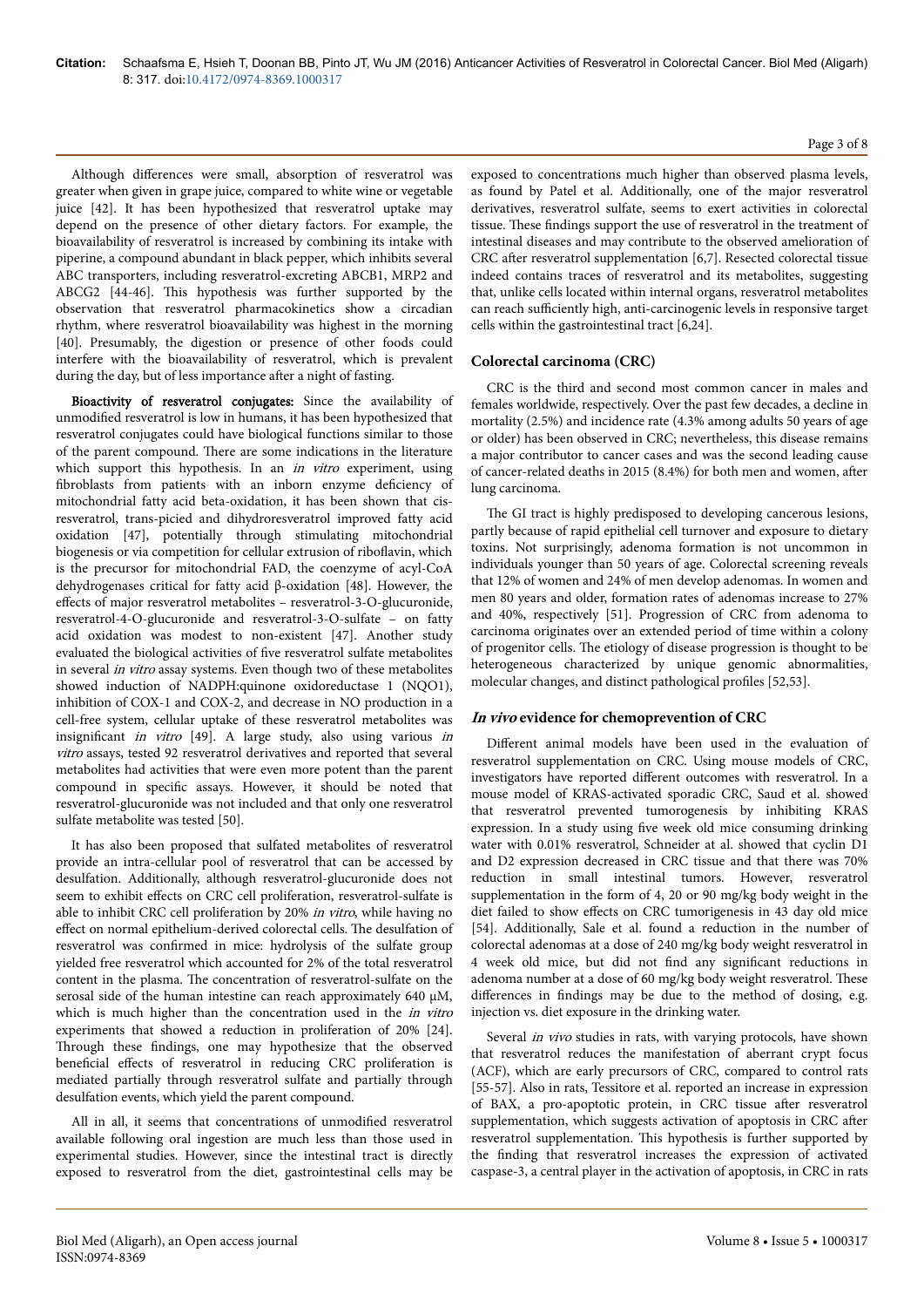[58]. Нus, mouse and rat models seem to support the claim that resveratrol has beneficial effects in the prevention and reduction of CRC lesions.

#### **Molecular targets of resveratrol**

Inflammatory factors: Persuasive lines of evidence indicate that expression of proinflammatory mediators correlate with progression of cancer [59]. At the molecular level, inflammation can be measured by the expression of inflammatory transcription factors (e.g., NF-κB, AP-1, STAT3), inflammatory enzymes (e.g., COX2, MMP-9, PPAR), inflammatory cytokines (e.g., IL-6, IL-8, and TNF-α), and chemokines (CCL3, CCL4, CCL5) [60]. Because of its pleiotropic activity, resveratrol is able to suppress or to interfere with these key inflammatory molecular targets almost instantly [61]. In addition, recent interest in resveratrol has focused on its ability for modulation of tumor-suppressive miRNA by inducing apoptotic cell death [62,63]. In absence of a clear mechanistic link, the activity of resveratrol may be partially dependent upon an impaired expression of certain miRNAs associated with inflammatory and tumor suppression effects (miR-663), proinflammatory effects (miR-155), or oncogenicity (miR -21).

This role of resveratrol in inflammation is especially important to CRC, since inflammation has been linked to the development of CRC. This is especially visible in inflammatory bowel diseases (IBD), including Crohn disease and ulcerative colitis, which pose a significant increase in risk for CRC. Patients diagnosed with IBD below the age of 30 exhibit a 4 times higher risk to develop CRC than are patients diagnosed at a later age [64]. Нe modulation of inflammatory agents by resveratrol may therefore reduce the risk of developing CRC and resveratrol potentially acts as a chemopreventive agent.

Antioxidants and phase II detoxification: Detoxifying enzymes are extremely important in cancer prevention. Each individual is exposed to many potential carcinogens every day, most of which undergo oxidative metabolism by detoxifying enzymes. Phase I enzymes, such as the cytochrome P450 (CYP) family, form a first-line defense towards eliminating toxic substances and produce products that are eliminated though conjugation reactions by phase II enzymes, exemplified by glutathione S-transferase (GST), NQO1 and heme oxygenase-1 (HO-1). However, pro-carcinogenic substances can also be activated by phase I enzymes. Нis occurs for example during the processing of polycyclic aromatic hydrocarbons (PAH). Resveratrol has been shown to reduce this unfavorable activation by inhibiting CYPA1, an enzyme involved in metabolic activation, in human mammary epithelial cells [65], human hepatoma cells and human mammary carcinoma cells [66]. Aside from affecting selectively phase I enzymes, resveratrol also stimulates the expression and activity of phase II enzymes. Supplementation of resveratrol in the medium of different cell types resulted in increased expression and activation of NQO1 [67], increased HO-1 expression and increased cellular glutathione content [68,69].

Intestinal cells are constantly exposed to toxic substances that are ingested through food. Нe constant renewal of the intestinal epithelium prevents these toxic compounds from having a permanent effect. However, intestinal stem cells are permanent residents of the intestine and need to prevent the accumulation of toxic substances. Thus the stimulation of the detoxification of toxic substances by resveratrol is another potential mechanism by which resveratrol exerts its chemopreventive actions.

Cell cycle: Failure to undergo cell cycle arrest is one of the hallmarks of cancer. Resveratrol has been shown to elicit cell cycle arrest in various types of cancer. For example, in a cellular model system of hepatocellular carcinoma, HepG2 cells, resveratrol induces cell cycle arrest in G1 and G2/M [70]. In a different hepatoma model system, Huh-7 cells, resveratrol induced cell cycle arrest, which was manifested through inhibition of cyclin E, cyclin A, and cyclin-dependent kinase (CDK)-2 [71]. Other model systems for cancer have also shown resveratrol-induced cell cycle arrest. Cell lines representing lung cancer were arrested in G0/G1, potentially through down-regulation of cyclin D1, CDK4 and CDK6, accompanied by the up-regulation of CDK inhibitors, p21 and p27 [72]. Studies in prostate cell lines reported cell cycle arrest at the G0/G1 phase through down-regulation of cyclins and CDKs and upregulation of CDK inhibitors [73].

As for any cancer, the inhibition of the cell cycle in CRC will slow lesions that have formed already and may cause cell cycle arrest in precancerous cells, preventing further progression. Since CRC develops through an extended process of acquiring mutations, interventions in successive steps of CRC formation may prevent lesions to reach the final steps of tumor formation. Нe literature is replete with studies providing evidence for the inhibitory effects of resveratrol at several phases of the cell cycle, supporting this additional aspect in the chemopreventive effects of resveratrol in CRC.

Angiogenesis and metastasis: As carcinomas grow, a hypoxic environment often arises within the center of the tumor because of increased metabolic activities and an increased requirement for molecular oxygen. To maintain a viable milieu, tumor cells overexpress hypoxia inducible factor (HIF), which acts as a regulator of cellular oxygen homeostasis by inducing the transcription of several hypoxiaresponsive genes. Factors that are synthesized as a result include vascular endothelial growth factor (VEGF), iNOS and erythropoietin. Consequently, angiogenesis will enable tumor cells to continue to grow and potentially invade other tissues. Resveratrol disables this mechanism by blocking expression of HIF-1α and VEGF [74,75]. In a manner similar to that seen in inflammation, resveratrol inhibits iNOS in these cell lines as well.

Metastasis is a central mechanism to tumor progression, which often limits treatment options and reduces survival rate. Therefore, prevention of metastatic events would greatly improve chances of survival. It has been shown that resveratrol is capable of inhibiting mediators of metastasis, which are believed to include lysophosphatidic acid (LPA), transforming growth factor (TGF) and focal adhesion kinase (FAK). LPA induces the expression of e.g. HIF-1α and VEGF, and promotes cell migration. Нese events were efficiently blocked by resveratrol in a human ovarian carcinoma cell line [76]. Additionally, the induction of cell adhesion, migration and invasion of lung cancer cells, mediated by TGF-β1, was also greatly inhibited by resveratrol in A549 lung cancer cells [77].

As for other carciomas, angiogenesis and metastasis are pertinent to CRC as well, since CRC often metastasizes to the liver through the portal vein. Metastasis to the liver is found in 10-25% of CRC patients who have surgery for CRC [78]. Prevention of metastases and larger tumor masses in CRC are a valuable treatment option, since smaller CRC lesions can be dissected surgically, resulting in a 5-year survival rate of 90%. However, CRC that is detected at more advanced stages have survival rates ranging from 13-71% after 5 years. Unfortunately, only 40% of CRC cases are diagnosed at early localized stages, reducing the total survival rate significantly [79]. Нus, by decreasing angiogenesis and metastasis, resveratrol could increase the amount of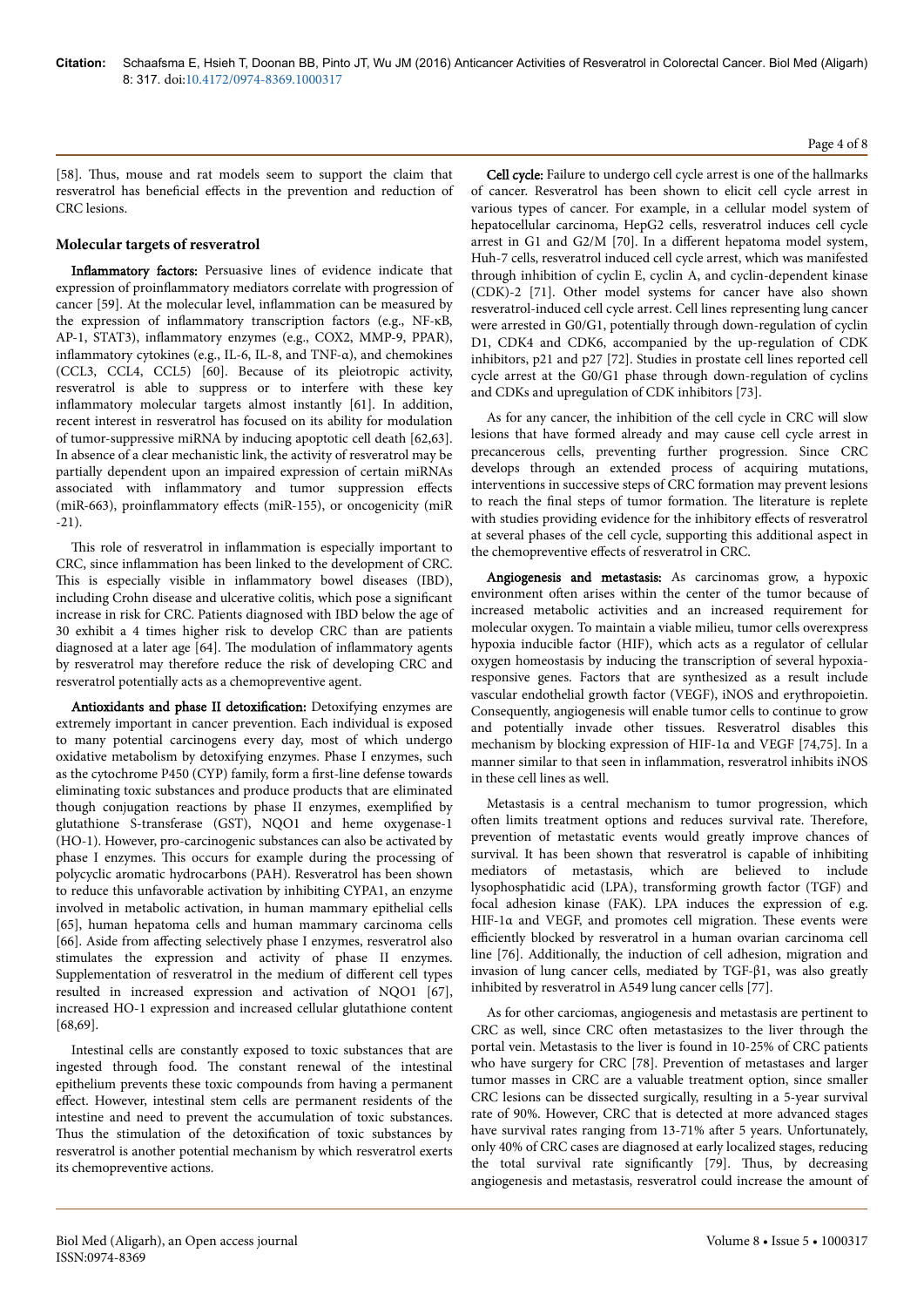patients that develop CRC to a localized stage, resulting in higher overall survival rates for CRC.

## **Future perspectives**

In this review we have evaluated the current literature on the actions of resveratrol in CRC. Various reports support the notion that resveratrol is a potential natural compound that has anticancer properties in CRC. Mechanistically, several molecular targets have been proposed, including those involved in inflammation, detoxification, cell cycle and angiogenesis.

However, it is generally known that CRC evolves through distinct etiologies. Нree genetic profiles, namely chromosome instability (CIN), CpG island methylator (CIMP) and microsatellite instability (MSI), are discriminated; each with distinct and significant contribution to the development of CRC. Although a distinction between different etiologies is useful in assessing treatment options [80,81], few reports focus on the potential different actions of resveratrol in these defined etiologies. Resveratrol might affect each etiology differently, potentially doing more harm than good in certain etiologies. Нerefore, we proposed that future research evaluate resveratrol in the light of the aforementioned CRC etiologies. As a first step in this process, we have included data on the distinction of CRC etiologies in CRC (Figure 1).



The chromosome instability (CIN) pathway: The CIN pathway is regarded as the 'traditional' or 'suppressor' pathway in CRC progression; an estimated 80% of CRCs develop via the CIN pathway [84]. Appearance of a dysplastic ACF, a mucosal lesion that precedes the development of a polyp [85] is the earliest identifiable lesion in the CIN pathway. Among the initial events in the CIN pathway leading to CRC are the mutations in the adenomatous polyposis coli (APC) gene and/or loss of chromosome 5q, loss of chromosome 18q and deletion of chromosome 17p, which contains the important tumor suppressor gene P53 [84]. Other frequently found mutations in CIN include those in KRAS, P53, SMAD4 and PIK3CA [86]. However, only a very small portion of CRC patients display all of these alterations concurrently [87].

The microsatellite instability (MSI) pathway: The MSI pathway is characterized by alterations in the MMR system, which can lead to failure of normal surveillance and post-replication DNA repair [88].

Impairment of the MSI pathway can result in accumulation of mutations and potentially, genomic instability. Deficiency in the MMR also implicates deficiency in repairing errors in microsatellite DNA replication [89], mediated by DNA polymerases δ and ε [90,91]. Several modifications in microsatellites are observed within CRC implicated genes; e.g. Transforming Growth Factor, Beta Receptor II (TGFRII) [92], Bax [93] and CASP5 (caspase 5) [94]. Нe most common mutations in the MMR system itself are MLH1, MSH2 and MSH6 mutations. Additionally, frame shift mutations are also observed in a selective number of microsatellites (BAT25, BAT26, D5S346, D2S123 and D17S250) [95]. A classic example of the MSI etiology is Hereditary Nonpolyposis Colorectal Cancer (HNPCC), in which inherited mutations in the MMR system significantly increase the risk of developing CRC [96].

CpG island methylator phenotype (CIMP) pathway: Нe CIMP pathway is the most recent addition to the CRC etiologies [97]. While CpG islands found in mammalian gene promoters are generally devoid of methylation and result in constitutive transcription of the accompanying genes [98], widespread methylation of CpG islands occurs in CIMP, resulting in gene silencing [97]. Silencing of tumor suppressor genes has been hypothesized as a hallmark in emergence of CRC.

The extension of methylation of specific genes can further distinguish between CIMP-high and CIMP-low specific loci [99]. Additionally, a CIMP-low region is associated with wild-type BRAF and KRAS mutations and occurs more in men than in women [99]; by contrast, the CIMP-high locus is associated with wild-type KRAS and BRAF mutations, occurring more frequently in women than in men, and is commonly associated with MSI [99,100]. Нe CIMP-high pathway can give rise to the MSI pathway by AXIN2 methylation [83]. At least four loci can serve as sensitive and specific markers for CIMPhigh, these include RUNX3, CACNA1G, IGF2, and MLH1 [101]. The probability that none of these four genes are methylated in CIMP-high is less than 1% [101].

## **References**

- Takaoka MJ (1940) The phenolic substances of white hellebore (Veratrum grandiflorum Loes. fil.). Journal of Faculty Science Hokkaido Imperial University 3: 1-16.
- 2. Siemann EH, Creasy LL (1992) Concentration of the Phytoalexin Resveratrol in Wine. American Journal of Enology and Viticulture 43: 49-52.
- 3. Jang M, Cai L, Udeani GO, Slowing KV, Нomas CF, et al. (1997) Cancer chemopreventive activity of resveratrol, a natural product derived from grapes. Science 275: 218-220.
- 4. Zordoky BN, Robertson IM, Dyck JR (2015) Preclinical and clinical evidence for the role of resveratrol in the treatment of cardiovascular diseases. Biochim Biophys Acta 1852: 1155-1177.
- Bishayee A (2009) Cancer prevention and treatment with resveratrol: from rodent studies to clinical trials. Cancer Prev Res (Phila) 2: 409-418.
- 6. Patel KR, Brown VA, Jones DJ, Britton RG, Hemingway D, et al. (2010) Clinical pharmacology of resveratrol and its metabolites in colorectal cancer patients. Cancer Res 70: 7392-7399.
- 7. Nguyen AV, Martinez M, Stamos MJ, Moyer MP, Planutis K, et al. (2009) Results of a phase I pilot clinical trial examining the effect of plantderived resveratrol and grape powder on Wnt pathway target gene expression in colonic mucosa and colon cancer. Cancer Manag Res 1: 25-37.
- 8. Block G, Patterson B, Subar A (1992) Fruit, vegetables, and cancer prevention: a review of the epidemiological evidence. Nutr Cancer 18:  $1 - 29$ .

#### Page 5 of 8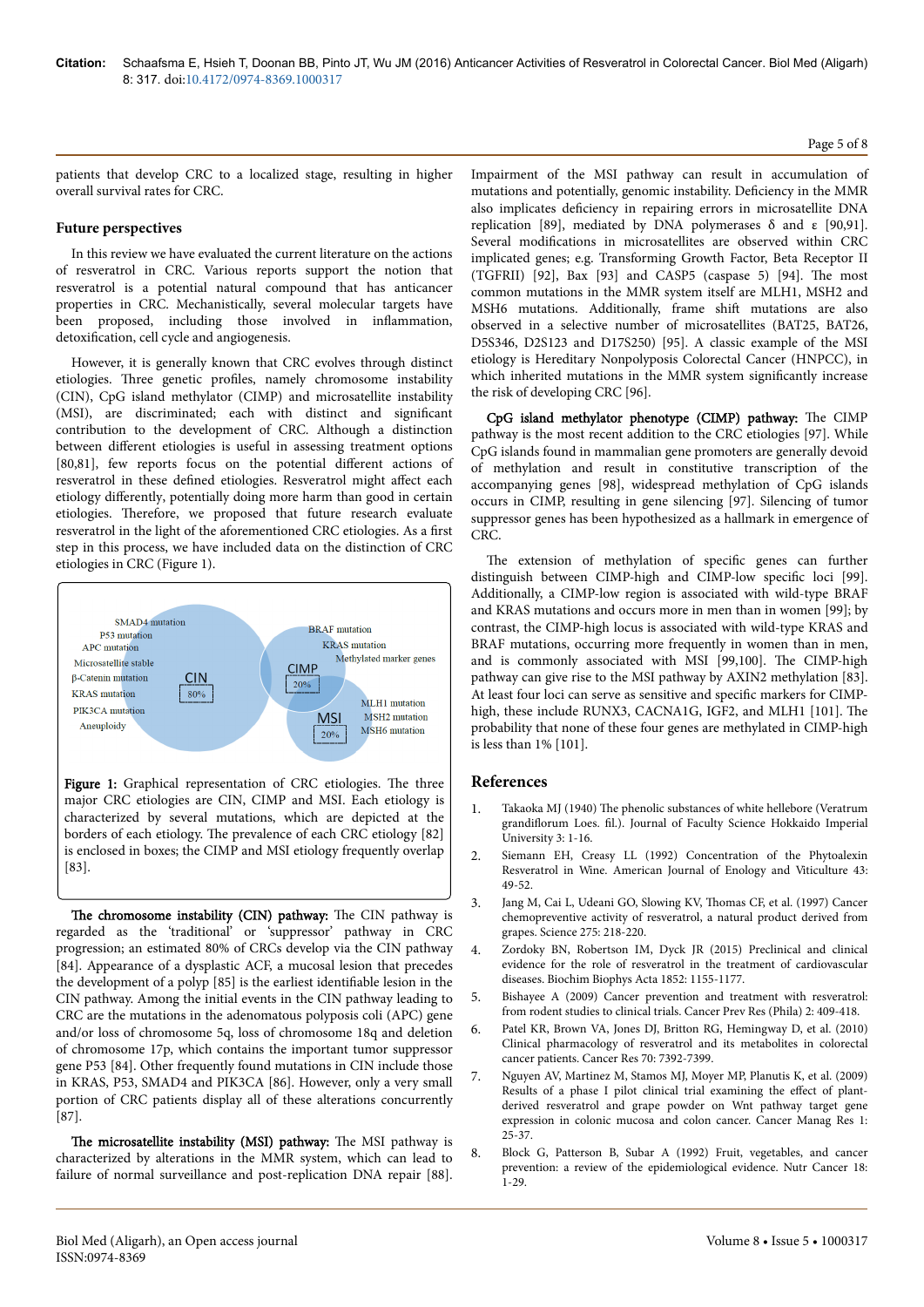- 9. Steinmetz KA, Potter JD (1996) Vegetables, fruit, and cancer prevention: a review. J Am Diet. Assoc 96: 1027-1039.
- 10. Saud SM, Li W, Morris NL, Matter MS, Colburn NH, et al. (2014) Resveratrol prevents tumorigenesis in mouse model of Kras activated sporadic colorectal cancer by suppressing oncogenic Kras expression. Carcinogenesis 35: 2778-2786.
- 11. Ji Q, Liu X, Fu X, Zhang L, Sui H, et al. (2013) Resveratrol inhibits invasion and metastasis of colorectal cancer cells via MALAT1 mediated Wnt/beta-catenin signal pathway. PLoS One 8: e78700.
- 12. Britton RG, Kovoor C, Brown K (2015) Direct molecular targets of resveratrol: identifying key interactions to unlock complex mechanisms. Ann N Y Acad Sci 1348: 124-133.
- 13. Popat R, Plesner T, Davies F, Cook G, Cook M, et al. (2013) A phase 2 study of SRT501 (resveratrol) with bortezomib for patients with relapsed and or refractory multiple myeloma. Br J Haematol 160: 714-717.
- 14. [Chachay VS, Macdonald GA, Martin JH, Whitehead JP, O'Moore-](http://www.sciencedirect.com/science/article/pii/S1542356514003097)[Sullivan TM, et al. \(2014\) Resveratrol does not](http://www.sciencedirect.com/science/article/pii/S1542356514003097) benefit patients with [nonalcoholic fatty liver disease. Clin Gastroenterol Hepatol 12:](http://www.sciencedirect.com/science/article/pii/S1542356514003097) [2092-103.e1-6.](http://www.sciencedirect.com/science/article/pii/S1542356514003097)
- 15. Gescher A, Steward WP, Brown K (2013) Resveratrol in the management of human cancer: how strong is the clinical evidence? Ann N Y Acad Sci 1290: 12-20.
- 16. [Vang O, Ahmad N, Baile CA, Baur JA, Brown K, et al. \(2011\) What is new](http://journals.plos.org/plosone/article?id=10.1371/journal.pone.0019881) [for an old molecule? Systematic review and recommendations on the use](http://journals.plos.org/plosone/article?id=10.1371/journal.pone.0019881) [of resveratrol. PLoS One 6: e19881.](http://journals.plos.org/plosone/article?id=10.1371/journal.pone.0019881)
- 17. Colin DJ, Limagne E, Ragot K, Lizard G, Ghiringhelli F, et al. (2014) Нe role of reactive oxygen species and subsequent DNA-damage response in the emergence of resistance towards resveratrol in colon cancer models. Cell Death Dis 5: e1533.
- 18. Demoulin B, Hermant M, Castrogiovanni C, Staudt C, Dumont P (2015) Resveratrol induces DNA damage in colon cancer cells by poisoning topoisomerase II and activates the ATM kinase to trigger p53-dependent apoptosis. Toxicol In Vitro 29: 1156-1165.
- 19. Baur JA, Sinclair DA (2006) Нerapeutic potential of resveratrol: the in vivo evidence. Nat Rev Drug Discov 5: 493-506.
- 20. Scott E, Steward WP, Gescher AJ, Brown K (2012) Resveratrol in human cancer chemoprevention--choosing the 'right' dose. Mol Nutr Food Res 56: 7-13.
- 21. Patel KR, Scott E, Brown VA, Gescher AJ, Steward WP, et al. (2011) Clinical trials of resveratrol. Ann N Y Acad Sci 1215: 161-169.
- 22. Nunez-Sanchez MA, Gonzalez-Sarrias A, Romo-Vaquero M, Garcia-Villalba R, Selma MV, et al. (2015) Dietary phenolics against colorectal cancer--From promising preclinical results to poor translation into clinical trials: Pitfalls and future needs. Mol Nutr Food Res 59: 1274-1291.
- 23. [Carter LG, D'Orazio JA, Pearson KJ \(2014\) Resveratrol and cancer: focus](http://erc.endocrinology-journals.org/content/early/2014/02/05/ERC-13-0171.full.pdf) [on in vivo evidence. Endocr Relat Cancer 21: R209-25.](http://erc.endocrinology-journals.org/content/early/2014/02/05/ERC-13-0171.full.pdf)
- 24. Patel KR, Andreadi C, Britton RG, Horner-Glister E, Karmokar A, et al. (2013) Sulfate metabolites provide an intracellular pool for resveratrol generation and induce autophagy with senescence. Sci Transl Med 5: 205ra133.
- 25. Henry C, Vitrac X, Decendit A, Ennamany R, Krisa S, et al. (2005) Cellular uptake and efflux of trans-piceid and its aglycone transresveratrol on the apical membrane of human intestinal Caco-2 cells. J Agric Food Chem 53: 798-803.
- 26. Colin D, Limagne E, Jeanningros S, Jacquel A, Lizard G, et al. (2011) Endocytosis of resveratrol via lipid rafts and activation of downstream signaling pathways in cancer cells. Cancer Prev Res (Phila) 4: 1095-1106.
- 27. Andlauer W, Kolb J, Siebert K, Furst P (2000) Assessment of resveratrol bioavailability in the perfused small intestine of the rat. Drugs Exp Clin Res 26: 47-55.
- 28. Kuhnle G, Spencer JP, Chowrimootoo G, Schroeter H, Debnam ES, et al. (2000) Resveratrol is absorbed in the small intestine as resveratrol glucuronide. Biochem Biophys Res Commun 272: 212-217.
- 29. Juan ME, Gonzalez-Pons E, Planas JM (2010) Multidrug resistance proteins restrain the intestinal absorption of trans-resveratrol in rats. J Nutr 140: 489-495.
- 30. Alfaras I, Perez M, Juan ME, Merino G, Prieto JG, et al. (2010) Involvement of breast cancer resistance protein (BCRP1/ABCG2) in the bioavailability and tissue distribution of trans-resveratrol in knockout mice. J Agric Food Chem 58: 4523-4528.
- 31. van de Wetering K, Burkon A, Feddema W, Bot A, de Jonge H, et al. (2009) Intestinal breast cancer resistance protein (BCRP)/Bcrp1 and multidrug resistance protein 3 (MRP3)/Mrp3 are involved in the pharmacokinetics of resveratrol. Mol Pharmacol 75: 876-885.
- 32. Jannin B, Menzel M, Berlot JP, Delmas D, Lancon A, et al. (2004) Transport of resveratrol, a cancer chemopreventive agent, to cellular targets: plasmatic protein binding and cell uptake. Biochem Pharmacol 68: 1113-1118.
- 33. Mottino AD, Hoffman [T, Jennes L, Vore M \(2000\) Expression and](http://jpet.aspetjournals.org/content/293/3/717.full.pdf) [localization of multidrug resistant protein mrp2 in rat small intestine. J](http://jpet.aspetjournals.org/content/293/3/717.full.pdf) [Pharmacol Exp](http://jpet.aspetjournals.org/content/293/3/717.full.pdf) Ther 293: 717-723.
- 34. [Gutmann H, Hruz P, Zimmermann C, Beglinger C, Drewe J \(2005\)](http://www.sciencedirect.com/science/article/pii/S0006295205003709) [Distribution of breast cancer resistance protein \(BCRP/ABCG2\) mRNA](http://www.sciencedirect.com/science/article/pii/S0006295205003709) [expression along the human GI tract. Biochem Pharmacol 70: 695-699.](http://www.sciencedirect.com/science/article/pii/S0006295205003709)
- 35. Rost D, Mahner S, Sugiyama Y, Stremmel W (2002) Expression and localization of the multidrug resistance-associated protein 3 in rat small and large intestine. Am J Physiol Gastrointest Liver Physiol 282: G720-6.
- 36. Grams B, Harms A, Braun S, Strassburg CP, Manns MP, et al. (2000) Distribution and inducibility by 3-methylcholanthrene of family 1 UDPglucuronosyltransferases in the rat gastrointestinal tract. Arch Biochem Biophys 377: 255-265.
- 37. Riches Z, Stanley EL, Bloomer JC, Coughtrie MW (2009) Quantitative evaluation of the expression and activity of five major sulfotransferases (SULTs) in human tissues: the SULT "pie". Drug Metab Dispos 37: 2255-2261.
- 38. Ung D, Nagar S (2007) Variable sulfation of dietary polyphenols by recombinant human sulfotransferase (SULT) 1A1 genetic variants and SULT1E1. Drug Metab Dispos 35: 740-746.
- 39. Boocock DJ, Faust GE, Patel KR, Schinas AM, Brown VA, et al. (2007) Phase I dose escalation pharmacokinetic study in healthy volunteers of resveratrol, a potential cancer chemopreventive agent. Cancer Epidemiol Biomarkers Prev 16: 1246-1252.
- 40. Almeida L, Vaz-da-Silva M, Falcao A, Soares E, Costa R, et al. (2009) Pharmacokinetic and safety profile of trans-resveratrol in a rising multiple-dose study in healthy volunteers. Mol Nutr Food Res 53 Suppl 1: S7-15.
- 41. Kaldas MI, Walle UK, Walle T (2003) Resveratrol transport and metabolism by human intestinal Caco-2 cells. J Pharm Pharmacol 55: 307-312.
- 42. Goldberg DM, Yan J, Soleas GJ (2003) Absorption of three wine-related polyphenols in three different matrices by healthy subjects. Clin Biochem 36: 79-87.
- 43. Meng X, Maliakal P, Lu H, Lee MJ, Yang CS (2004) Urinary and plasma levels of resveratrol and quercetin in humans, mice, and rats after ingestion of pure compounds and grape juice. J Agric Food Chem 52: 935-942.
- 44. Johnson JJ, Nihal M, Siddiqui IA, Scarlett CO, Bailey HH, et al. (2011) Enhancing the bioavailability of resveratrol by combining it with piperine. Mol Nutr Food Res 55: 1169-1176.
- 45. Li S, Lei Y, Jia Y, Li N, Wink M, Ma Y (2011) Piperine, a piperidine alkaloid from Piper nigrum re-sensitizes P-gp, MRP1 and BCRP dependent multidrug resistant cancer cells. Phytomedicine 19: 83-87.
- 46. Bhardwaj RK, Glaeser H, Becquemont L, Klotz U, Gupta SK, et al. (2002) Piperine, a major constituent of black pepper, inhibits human Pglycoprotein and CYP3A4. J Pharmacol Exp Ther 302: 645-650.
- [Aires V, Delmas D, Le Bachelier C,](https://ojrd.biomedcentral.com/articles/10.1186/1750-1172-9-79) Latruffe N, Schlemmer D, et al. (2014) [Stilbenes and resveratrol metabolites improve mitochondrial fatty acid](https://ojrd.biomedcentral.com/articles/10.1186/1750-1172-9-79) [oxidation defects in human](https://ojrd.biomedcentral.com/articles/10.1186/1750-1172-9-79) fibroblasts. Orphanet J Rare Dis 9: [79-1172-9-79.](https://ojrd.biomedcentral.com/articles/10.1186/1750-1172-9-79)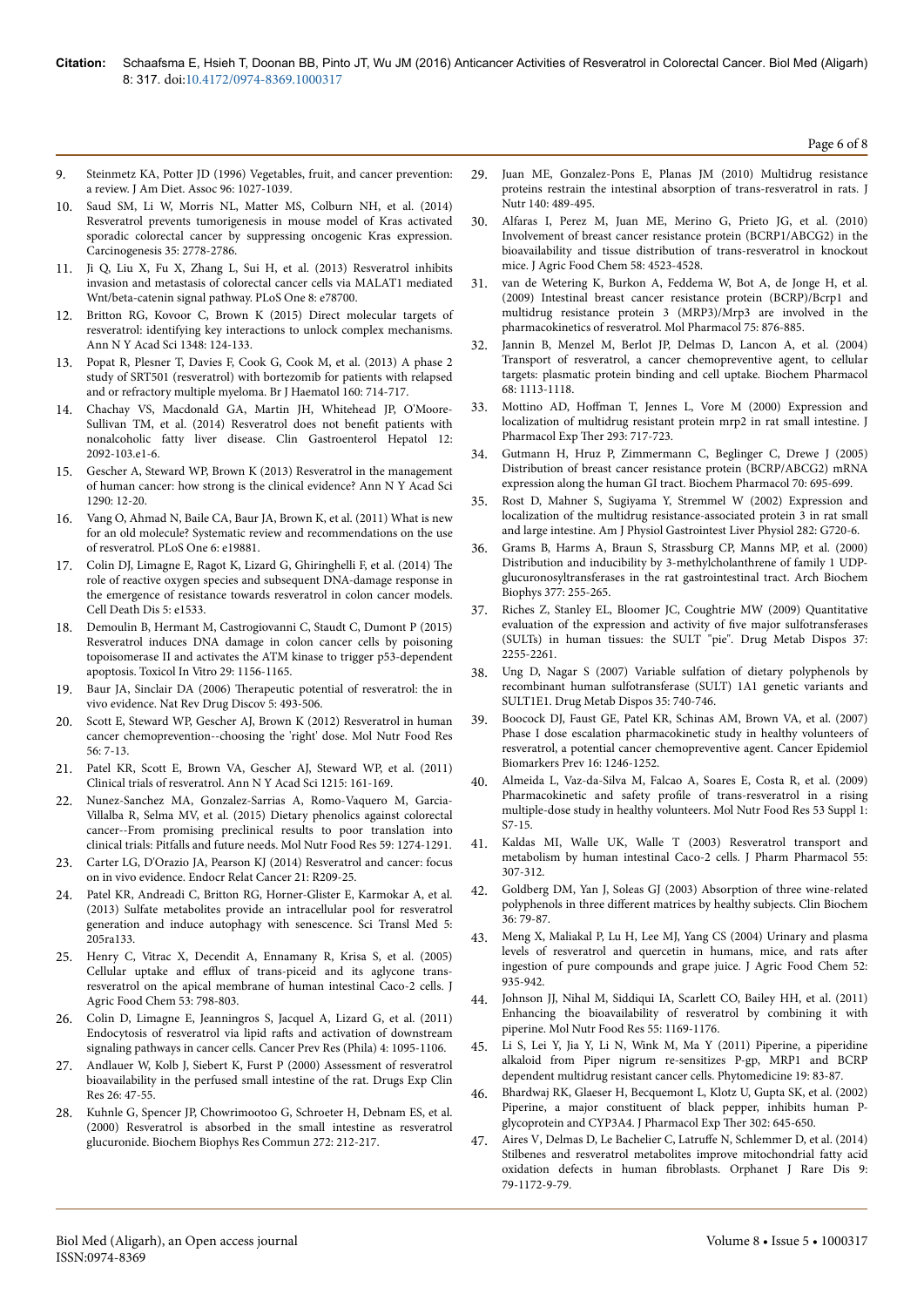- 48. Olsen RK, Olpin SE, Andresen BS, Miedzybrodzka ZH, Pourfarzam M, et al. (2007) ETFDH mutations as a major cause of riboflavin-responsive multiple acyl-CoA dehydrogenation deficiency. Brain 130: 2045-2054.
- 49. Hoshino J, Park EJ, Kondratyuk TP, Marler L, Pezzuto JM, et al. (2010) Selective synthesis and biological evaluation of sulfate-conjugated resveratrol metabolites. J Med Chem 53: 5033-5043.
- 50. Kondratyuk TP, Park EJ, Marler LE, Ahn S, Yuan Y, et al. (2011) Resveratrol derivatives as promising chemopreventive agents with improved potency and selectivity. Mol Nutr Food Res 55: 1249-1265.
- 51. Diamond SJ, Enestvedt BK, Jiang Z, Holub JL, Gupta M, et al. (2011) Adenoma detection rate increases with each decade of life after 50 years of age. Gastrointest Endosc 74: 135-140.
- 52. Issa JP (2008) Colon cancer: it's CIN or CIMP. Clin Cancer Res 14: 5939-5940
- 53. Worthley DL, Leggett BA (2010) Colorectal cancer: molecular features and clinical opportunities. Clin Biochem Rev 31: 31-38.
- 54. Ziegler CC, Rainwater L, Whelan J, McEntee MF (2004) Dietary resveratrol does not affect intestinal tumorigenesis in Apc(Min/+) mice. J Nutr 134: 5-10.
- 55. Sengottuvelan M, Nalini N (2006) Dietary supplementation of resveratrol suppresses colonic tumour incidence in 1,2-dimethylhydrazine-treated rats by modulating biotransforming enzymes and aberrant crypt foci development. Br J Nutr 96: 145-153.
- 56. [Tessitore L, Davit A, Sarotto I, Caderni G \(2000\) Resveratrol depresses](http://carcin.oxfordjournals.org/content/21/8/1619.full.pdf) [the growth of colorectal aberrant crypt foci by](http://carcin.oxfordjournals.org/content/21/8/1619.full.pdf) affecting bax and p21 [\(CIP\) expression. Carcinogenesis 21: 1619-1622.](http://carcin.oxfordjournals.org/content/21/8/1619.full.pdf)
- 57. Alfaras I, Juan ME, Planas JM (2010) trans-Resveratrol reduces precancerous colonic lesions in dimethylhydrazine-treated rats. J Agric Food Chem 58: 8104-8110.
- 58. [Sengottuvelan M, Deeptha K, Nalini N \(2009\)](http://www.sciencedirect.com/science/article/pii/S0899900709001737) Influence of dietary [resveratrol on early and late molecular markers of 1,2](http://www.sciencedirect.com/science/article/pii/S0899900709001737) [dimethylhydrazine-induced colon carcinogenesis. Nutrition 25:](http://www.sciencedirect.com/science/article/pii/S0899900709001737) [1169-1176.](http://www.sciencedirect.com/science/article/pii/S0899900709001737)
- Vered M, Dayan D, Salo T (2011) The role of the tumour microenvironment in the biology of head and neck cancer: lessons from mobile tongue cancer. Nat Rev Cancer 11: 382.
- 60. Mantovani A, Allavena P, Sica A, Balkwill F (2008) Cancer-related inflammation. Nature 454: 436-444.
- 61. Varoni EM, Lo Faro AF, 6harifi-Rad J, Iriti M (2016) Anticancer Molecular Mechanisms of Resveratrol. Front Nutr 3: 8.
- 62. Venkatadri R, Muni T, Iyer AK, Yakisich JS, Azad N (2016) Role of apoptosis-related miRNAs in resveratrol-induced breast cancer cell death. Cell Death Dis 7: e2104.
- 63. Dhar S, Hicks C, Levenson AS (2011) Resveratrol and prostate cancer: promising role for microRNAs. Mol Nutr Food Res 55: 1219-1229.
- 64. Lutgens MW, van Oijen MG, van der Heijden GJ, Vleggaar FP, Siersema PD, et al. (2013) Declining risk of colorectal cancer in inflammatory bowel disease: an updated meta-analysis of population-based cohort studies. Inflamm Bowel Dis 19: 789-799.
- 65. Chen ZH, Hurh YJ, Na HK, Kim JH, Chun YJ, et al. (2004) Resveratrol inhibits TCDD-induced expression of CYP1A1 and CYP1B1 and catechol estrogen-mediated oxidative DNA damage in cultured human mammary epithelial cells. Carcinogenesis 25: 2005-2013.
- 66. Ciolino HP, Yeh GC (1999) Inhibition of aryl hydrocarbon-induced cytochrome P-450 1A1 enzyme activity and CYP1A1 expression by resveratrol. Mol Pharmacol 56: 760-767.
- 67. Hsieh TC, Lu X, Wang Z, Wu JM (2006) Induction of quinone reductase NQO1 by resveratrol in human K562 cells involves the antioxidant response element ARE and is accompanied by nuclear translocation of transcription factor Nrf2. Med Chem 2: 275-285.
- 68. Quincozes-Santos A, Bobermin LD, Latini A, Wajner M, Souza DO, et al. (2013) Resveratrol protects C6 astrocyte cell line against hydrogen peroxide-induced oxidative stress through heme oxygenase 1. PLoS One 8: e64372.
- 69. Kode A, Rajendrasozhan S, Caito S, Yang SR, Megson IL, et al. (2008) Resveratrol induces glutathione synthesis by activation of Nrf2 and protects against cigarette smoke-mediated oxidative stress in human lung epithelial cells. Am J Physiol Lung Cell Mol Physiol 294: L478-88.
- 70. Notas G, Nifli AP, Kampa M, Vercauteren J, Kouroumalis E, et al. (2006) Resveratrol exerts its antiproliferative effect on HepG2 hepatocellular carcinoma cells, by inducing cell cycle arrest, and NOS activation. Biochim Biophys Acta 1760: 1657-1666.
- 71. Liao PC, Ng LT, Lin LT, Richardson CD, Wang GH, et al. (2010) Resveratrol arrests cell cycle and induces apoptosis in human hepatocellular carcinoma Huh-7 cells. J Med Food 13: 1415-1423.
- 72. Yuan L, Zhang Y, Xia J, Liu B, Zhang Q, et al. (2015) Resveratrol induces cell cycle arrest via a p53-independent pathway in A549 cells. Mol Med Rep 11: 2459-2464.
- 73. Benitez DA, Pozo-Guisado E, Alvarez-Barrientos A, Fernandez-Salguero PM, Castellon EA (2007) Mechanisms involved in resveratrol-induced apoptosis and cell cycle arrest in prostate cancer-derived cell lines. J Androl 28: 282-293.
- 74. Cao Z, Fang J, Xia C, Shi X, Jiang BH (2004) trans-3,4,5'- Trihydroxystibene inhibits hypoxia-inducible factor 1alpha and vascular endothelial growth factor expression in human ovarian cancer cells. Clin Cancer Res 10: 5253-5263.
- 75. Zhang Q, Tang X, Lu QY, Zhang ZF, Brown J, et al. (2005) Resveratrol hypoxia-induced accumulation of hypoxia-inducible factor-1alpha and VEGF expression in human tongue squamous cell carcinoma and hepatoma cells. Mol Cancer Нer 4: 1465-1474.
- Park SY, Jeong KJ, Lee J, Yoon DS, Choi WS, et al. (2007) Hypoxia enhances LPA-induced HIF-1alpha and VEGF expression: their inhibition by resveratrol. Cancer Lett 258: 63-69.
- 77. Wang H, Zhang H, Tang L, Chen H, Wu C, et al. (2013) Resveratrol inhibits TGF-beta1-induced epithelial-to-mesenchymal transition and suppresses lung cancer invasion and metastasis. Toxicology 303: 139-146.
- 78. Scoggins CR, Meszoely IM, Blanke CD, Beauchamp RD, Leach SD (1999) Nonoperative management of primary colorectal cancer in patients with stage IV disease. Ann. Surg. Oncol 6: 651-657.
- 79. American Cancer Society. (2015) Cancer Facts & Figures 2015.
- 80. Normanno N, Tejpar S, Ciardiello F (2010) Re: Biomarkers predicting clinical outcome of epidermal growth factor receptor-targeted therapy in metastatic colorectal cancer. J Natl Cancer Inst 102: 573.
- 81. Siena S, Sartore-Bianchi A, Di Nicolantonio F, Balfour J, Bardelli A (2009) Biomarkers predicting clinical outcome of epidermal growth factor receptor-targeted therapy in metastatic colorectal cancer. J Natl Cancer Inst 101: 1308-1324.
- 82. Cheng YW, Pincas H, Bacolod MD, Schemmann G, Giardina SF, et al. (2008) CpG island methylator phenotype associates with low-degree chromosomal abnormalities in colorectal cancer. Clin Cancer Res 14: 6005-6013.
- 83. Muto Y, Maeda T, Suzuki K, Kato T, Watanabe F, et al. (2014) DNA methylation alterations of AXIN2 in serrated adenomas and colon carcinomas with microsatellite instability. BMC Cancer 14: 466-2407-14-466.
- 84. Grady WM (2004) Genomic instability and colon cancer. Cancer Metastasis Rev 23: 11-27.
- 85. Takayama T, Ohi M, Hayashi T, Miyanishi K, Nobuoka A, et al. (2001) Analysis of K-ras, APC, and beta-catenin in aberrant crypt foci in sporadic adenoma, cancer, and familial adenomatous polyposis. Gastroenterology 121: 599-611.
- 86. Cancer Genome Atlas Network (2012) Comprehensive molecular characterization of human colon and rectal cancer. Nature 487: 330-337.
- 87. Smith G, Carey FA, Beattie J, Wilkie MJ, Lightfoot TJ, et al. (2002) Mutations in APC, Kirsten-ras, and p53--alternative genetic pathways to colorectal cancer. Proc Natl Acad Sci USA 99: 9433-9438.
- 88. Jiricny J (2006) The multifaceted mismatch-repair system. Nat Rev Mol Cell Biol 7: 335-346.